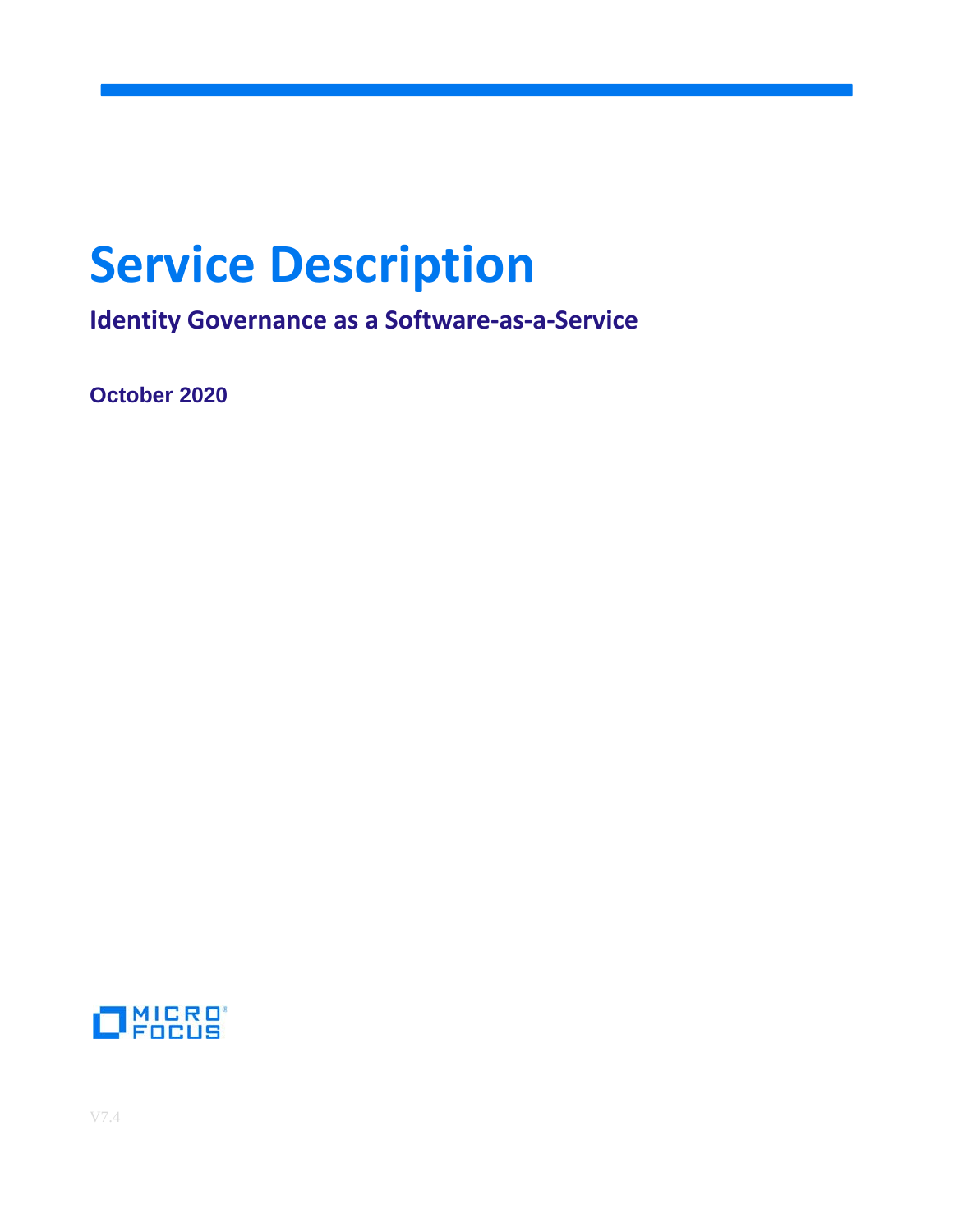## <span id="page-1-0"></span>**Contents**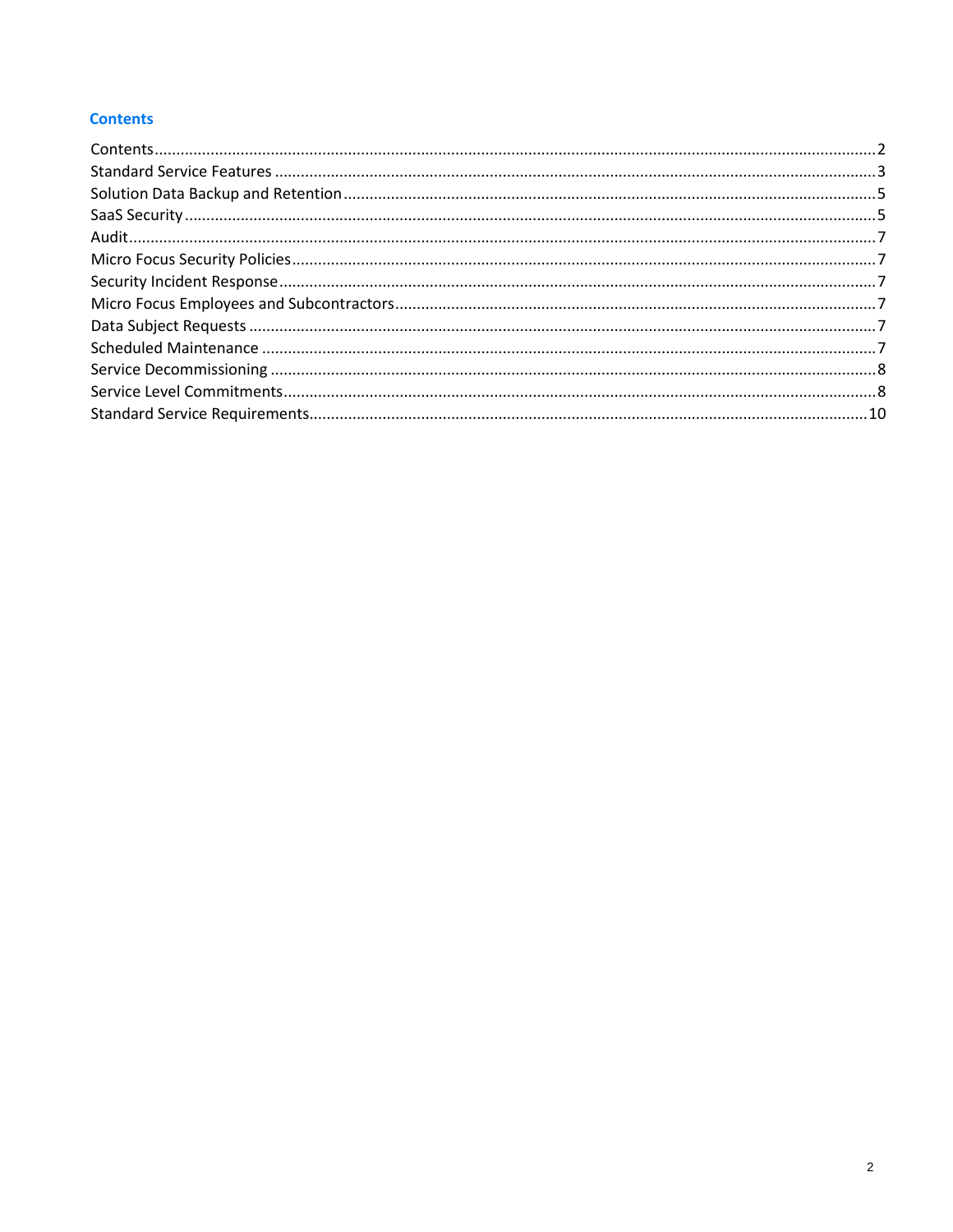This Service Description describes the components and services included in Micro Focus Identity Governance Software-as-a-Service (which also may be referred to as "IG SaaS"). Unless otherwise agreed to in writing this Service Description is subject to the Micro Focus Customer Terms for Software-as-a-Service or the applicable Micro Focus Pass-Through Terms and represents the only binding terms governing Micro Focus International plc and its affiliates ("Micro Focus") respective obligations regarding its provision of this SaaS to the end-user customer. Any other descriptions of the features and functions of the SaaS, public statements, including advertisements, shall not be deemed as additional features or functionalities that Micro Focus is required to deliver.

# <span id="page-2-0"></span>**Standard Service Features**

#### **SaaS service delivery components**

For the initial offering, the components will be as follows:

#### **IG SaaS Delivery Components**

| <b>One Production Tenant</b>                                                           |  |
|----------------------------------------------------------------------------------------|--|
| <b>One Common Cloud Identity Repository</b>                                            |  |
| One Staging Tenant (Staging Tenant is of a lesser capacity that the production tenant) |  |
|                                                                                        |  |
| <b>Identity and Access Management Reporting</b>                                        |  |
| Cloud Bridge (if necessary, to communicate with customer data center(s))               |  |
|                                                                                        |  |
|                                                                                        |  |

 $\checkmark$  = Included

**O = Optional for a fee**

#### **Identity Governance Capabilities**

IG SaaS features include:

- Business & Technical Role Management
- Separation of duties
- Certification Reviews
- Request & Approval
- Governance Insights
- Identity Integration with on premises identities through the Identity Manager Identity Vault
- Scheduled and change event-based identity collection options from Identity Manager, eDirectory or Active **Directory**
- Fulfillment options via various connectors
- Identity Governance Reporting
- Cloud Bridge

IG SaaS includes a dedicated Cloud Bridge, which allows organizations to securely collect from and integrate with firewall-protected applications that reside within one or more data centers in their environment, while limiting the risk to opening up firewall configurations.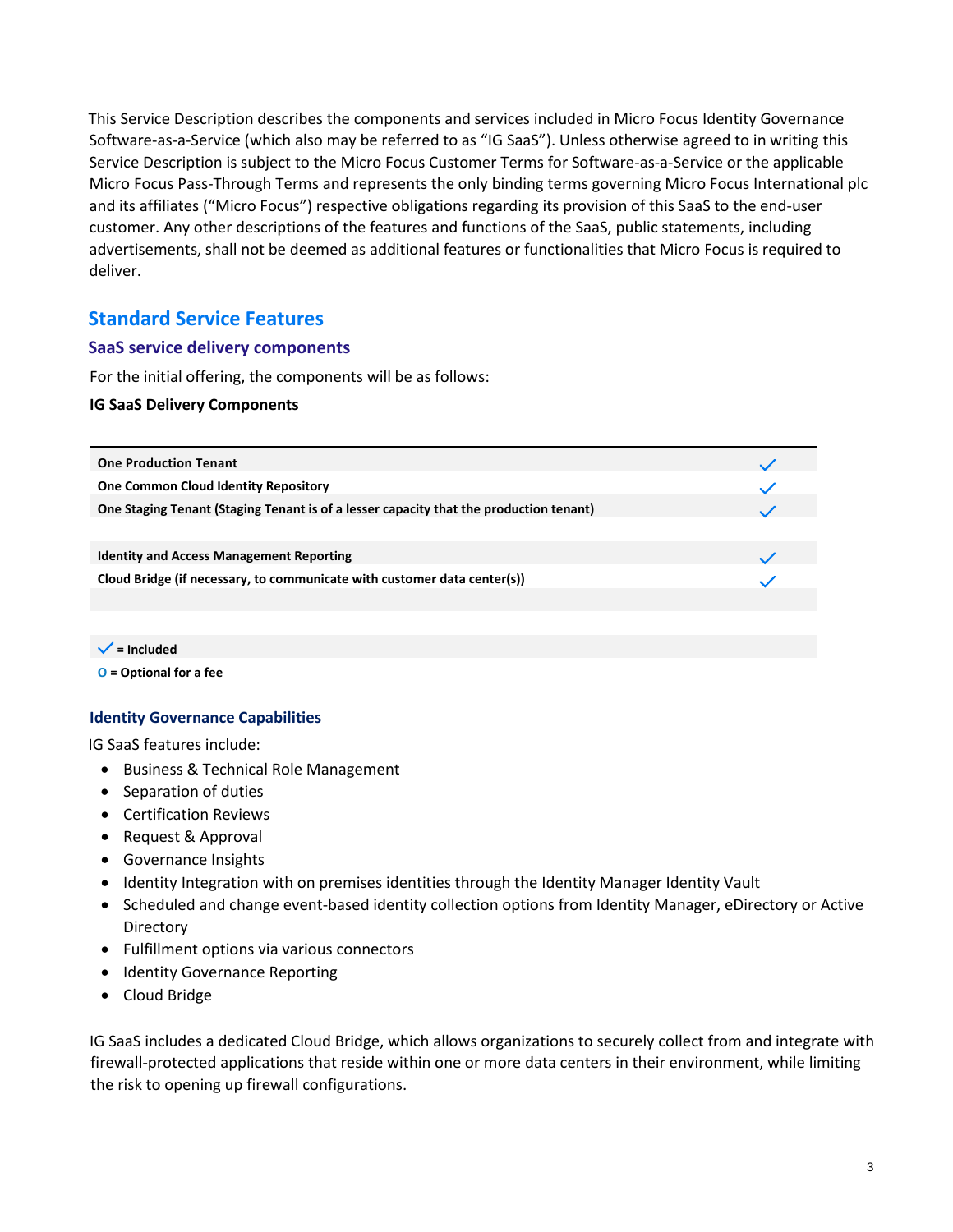#### **Application Administration**

The initial solution set up will include providing certain information to the IG SaaS system. If integration with on premises identity repositories (such as the Identity Manager Identity Vault) or on premises application integration is desired, the client side administrator will need to make use of the Cloud Bridge to form the integration

## **Service Components**

The Customer may contact Micro Focus through the [CyberResSupport@microfocus.com](mailto:CyberResSupport@microfocus.com) or access CyberRes Portal.com. The Micro Focus Support Team will either provide support to the Customer directly or coordinate delivery of this support. The severity of the request determines the response from the team.

| <b>Severity</b> | <b>Technical</b> | Update        | <b>Target For</b> | <b>What Qualifies?</b>                      |
|-----------------|------------------|---------------|-------------------|---------------------------------------------|
| Level           | response         | Frequency     | <b>Resolution</b> |                                             |
|                 | Immediate        | Hourly        | 2 hours           | Total or substantial failure of service.    |
|                 |                  |               |                   | Known or suspected security events          |
| 2               | 30 mins          | Every 2 hours | 4 hours           | Significant degradation of service, major   |
|                 |                  |               |                   | feature inability                           |
| 3               | 4 hours          | Every 8 hours | 16 hours          | Performance issues outside the norm but     |
|                 |                  |               |                   | not substantial enough to prevent           |
|                 |                  |               |                   | usability of a feature. Issues with reports |
|                 |                  |               |                   | generated from within the customer's        |
|                 |                  |               |                   | Tenant.                                     |
| 4               | As available     | As available  | Determined by     | Bugs in deployed products not               |
|                 |                  |               | the customer      | substantial enough to prevent required      |
|                 |                  |               | impact or LOE     | customer functionality from being           |
|                 |                  |               |                   | accessible but requiring development        |
|                 |                  |               |                   | time to resolve.                            |

## **Monitoring**

Micro Focus monitors components of IG SaaS for 24x7 availability. Micro Focus uses a centralized notification system to deliver proactive communications about application changes, outages and scheduled maintenance.

## **Capacity and Performance Management**

IG SaaS will be continually monitored for performance issues. Proactive capacity and performance management procedures are in place to ensure the architecture of the environment meets the needs of its customers.

## **Operational Change Management**

Micro Focus follows a set of standardized methodologies and procedures for efficient and prompt handling of changes to SaaS infrastructure and application, which enables beneficial changes to be made with minimal disruption to the service. Changes to production environments are reviewed prior to implementation to ensure they are appropriately scheduled and tested before promotion to production.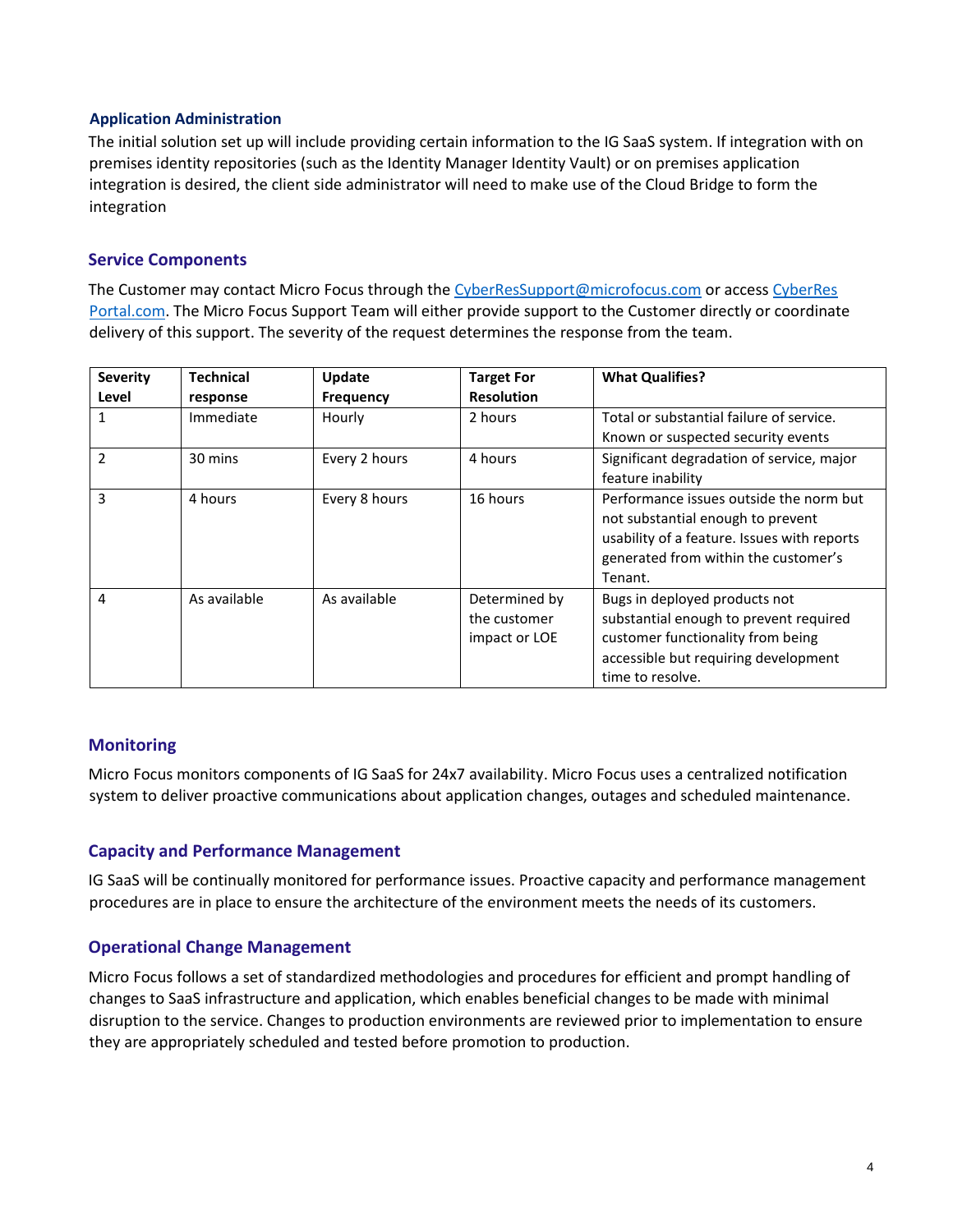# <span id="page-4-0"></span>**Solution Data Backup and Retention**

The data backup and retention described in this section are part of Micro Focus's overall business continuity management practices designed to attempt to recover availability to customers of IG SaaS and the Common IAM SaaS Components, following an outage or similar loss of service.

Micro Focus's standard storage and backup measures are Micro Focus's only responsibility regarding the retention of this data, despite any assistance or efforts provided by Micro Focus to recover or restore Customer's data.

#### **Disaster Recovery**

#### **1. Business Continuity Plan**

Micro Focus SaaS continuously evaluates different risks that might affect the integrity and availability of Micro Focus SaaS. As part of this continuous evaluation, Micro Focus SaaS develops policies, standards and processes that are implemented to reduce the probability of a continuous service disruption. Micro Focus documents its processes in a business continuity plan ("BCP") which includes a disaster recovery plan ("DRP"). Micro Focus utilizes the BCP to provide core Micro Focus SaaS and infrastructure services with minimum disruption. The DRP includes a set of processes that Micro Focus SaaS implements and tests Micro Focus SaaS recovery capabilities to reduce the probability of a continuous service interruption in the event of a service disruption.

#### **2. Backups**

Micro Focus SaaS utilizes cloud-native functions such as replication between primary and secondary availability zones to ensure data availability and recoverability. All replicas reside within the same governmental compliance boundary to ensure adherence to all applicable data residency regulations. Realtime replication is used between primary and standby nodes to facilitate an RPO of 2 hours. No removable media is used at any time to ensure the protection of customer data.

## <span id="page-4-1"></span>**SaaS Security**

Micro Focus maintains an information and physical security program designed to protect the confidentiality, availability and integrity of Customer Personal Data and confidential information (the "Micro Focus Security Program").

## **Technical and Organizational Measures**

This section describes Micro Focus´s standard technical and organizational measures, controls and procedures, which are intended to help protect the Customer-provided SaaS Data. Micro Focus regularly tests and monitors the effectiveness of its controls and procedures. No security measures are or can be completely effective against all security threats, present and future, known and unknown. The measures set forth in this section may be modified by Micro Focus, but represent a minimum standard. Customer remains responsible for determining the sufficiency of these measures.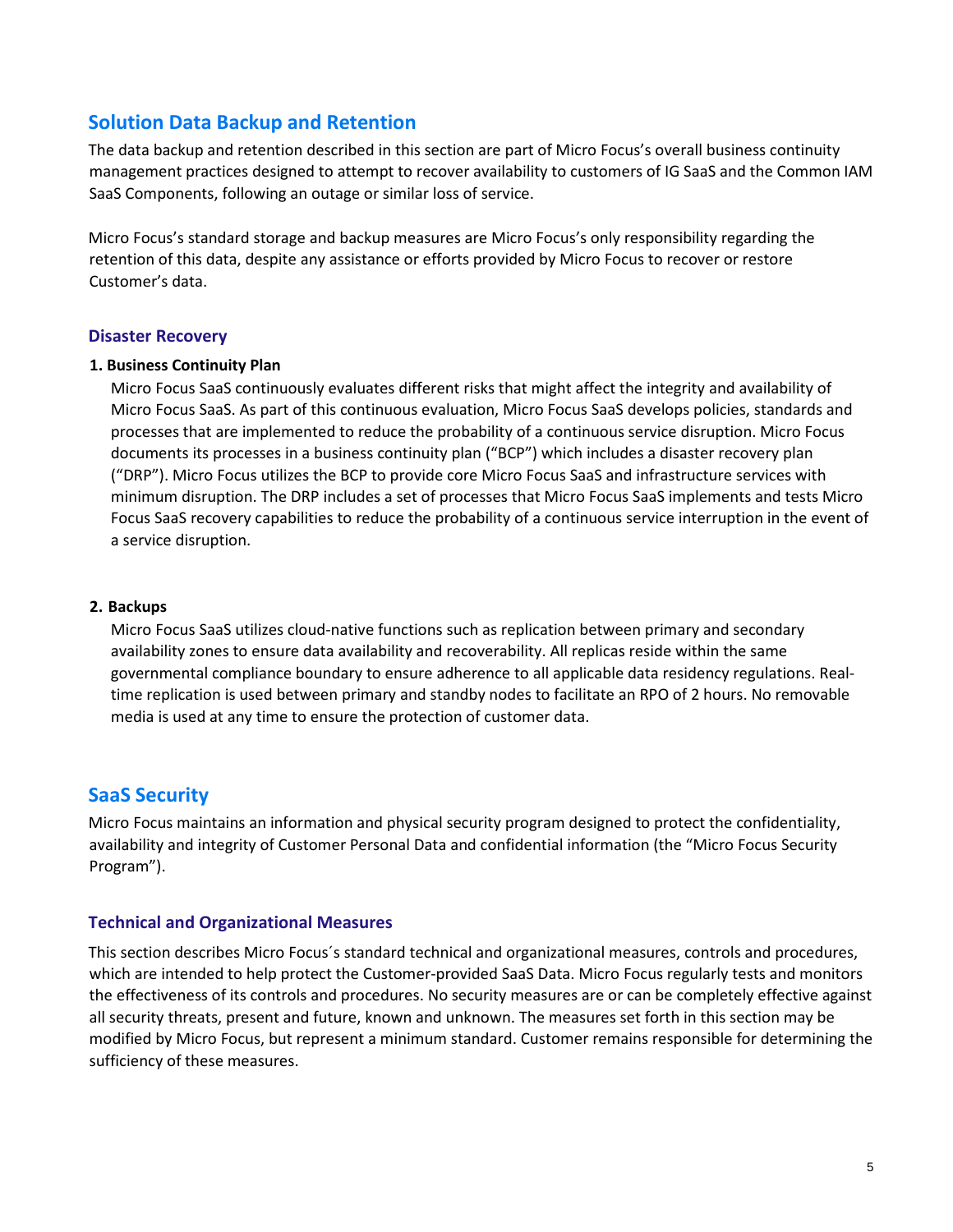## **Physical Access Controls**

Micro Focus maintains physical security standards designed to prohibit unauthorized physical access to the Micro Focus equipment and facilities used to provide SaaS and include Micro Focus data centers and data centers operated by third parties. This is accomplished through the following practices:

- presence of on-site security personnel on a 24x7 basis;
- use of intrusion detection systems;
- use of video cameras on access points and along perimeter;
- Micro Focus employees, subcontractors and authorized visitors are issued identification cards that must be worn while on premises;
- monitoring access to Micro Focus facilities, including restricted areas and equipment within facilities;
- securing equipment hosting Customer-provided SaaS Data in designated caged areas; and maintaining an audit trail of access.

## **Access Controls**

Micro Focus maintains the following standards for access controls and administration designed to make Customer-provided SaaS Data accessible only by authorized Micro Focus personnel who have a legitimate business need for such access:

- secure user identification and authentication protocols;
- authentication of Micro Focus personnel in compliance with Micro Focus standards and in accordance with ISO27001 requirements for segregation of duties
- Customer provided SaaS data is accessible only by authorized Micro Focus personnel who have a legitimate business need for such access, with user authentication, sign-on and access controls;
- employment termination or role change is conducted in a controlled and secured manner;
- administrator accounts should only be used for the purpose of performing administrative activities;
- each account with administrative privileges must be traceable to a uniquely-identifiable individual;
- all access to computers and servers must be authenticated and within the scope of an employee's job function;
- collection of information that can link users to actions in the Micro Focus SaaS environment;
- collection and maintenance of log audits for the application, OS, DB, network and security devices according to the baseline requirements identified;
- restriction of access to log information based on user roles and the "need-to-know;" and prohibition of shared accounts.
- use of multi-factor authentication to provide state-of-the-art access to the SaaS systems.

## **Data Segregation**

Micro Focus SaaS environments are segregated logically by Micro Focus SaaS access control mechanisms. Internet-facing devices are configured with a set of access control lists (ACLs), which are designed to prevent unauthorized access to internal networks. Micro Focus uses security solutions on the perimeter level such as: firewalls, IPS/IDS, proxies and content based inspection in order to detect hostile activity in addition to monitoring the environment's health and availability.

## **Data Encryption**

Micro Focus SaaS uses industry standard techniques to encrypt Customer-provided SaaS Data in transit. All inbound and outbound traffic to the external network is encrypted.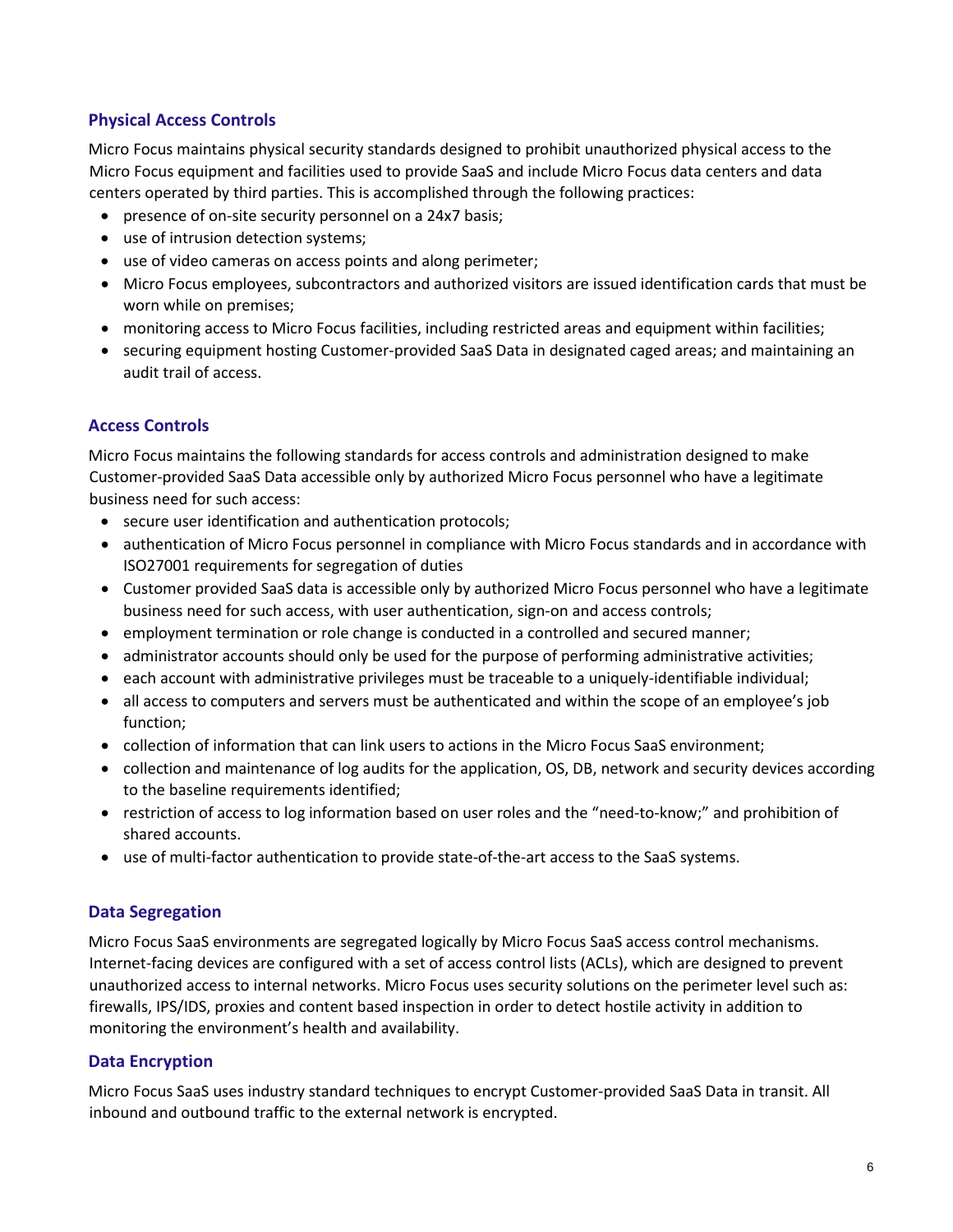## <span id="page-6-0"></span>**Audit**

Micro Focus appoints an independent third party to conduct an annual audit of the applicable policies used by Micro Focus to provide the applicable Micro Focus IG SaaS solution. A summary report or similar documentation will be provided to Customer upon request. Subject to the execution of Micro Focus's standard confidentiality agreement, Micro Focus agrees to respond to a reasonable industry standard information security questionnaire concerning its information and physical security program specific to Micro Focus SaaS provided pursuant to the applicable Supporting Material no more than once per year. Such information security questionnaire will be considered Micro Focus Confidential Information.

# <span id="page-6-1"></span>**Micro Focus Security Policies**

Micro Focus conducts annual reviews of its policies around the delivery of IG SaaS against ISO 27001. Micro Focus regularly re-evaluates and updates its information and physical security program as the industry evolves, new technologies emerge or new threats are identified.

## <span id="page-6-2"></span>**Security Incident Response**

In the event Micro Focus confirms a security incident resulted in the loss, unauthorized disclosure or alteration of Customer-provided SaaS Data ("Security Incident"), Micro Focus will notify Customer of the Security Incident and work to mitigate the impact of such Security Incident. Should Customer believe that there has been unauthorized use of Customer's account, credentials, or passwords, Customer must immediately notify Micro Focus Security Operations Center via CyberResSOC@MicroFocus.com

## <span id="page-6-3"></span>**Micro Focus Employees and Subcontractors**

Micro Focus requests that all employees involved in the processing of Customer-provided SaaS Data are authorized personnel with a need to access the Customer-provided SaaS Data, are bound by appropriate confidentiality obligations and have undergone appropriate training in the protection of customer data. Micro Focus requests that any affiliate or third party subcontractor involved in processing Customer-provided SaaS Data enters into a written agreement with Micro Focus, which includes confidentiality obligations substantially similar to those contained herein and appropriate to the nature of the processing involved.

# <span id="page-6-4"></span>**Data Subject Requests**

Micro Focus will, within three (3) business days of receipt, refer to Customer any queries from data subjects in connection with Customer-provided SaaS Data.

# <span id="page-6-5"></span>**Scheduled Maintenance**

To enable Customers to plan for scheduled maintenance by Micro Focus, Micro Focus reserves predefined timeframes to be used on an as-needed basis.

A twenty-four-hour period once a quarter starting at Saturday, midnight in the local data center region, and ending at Sunday, midnight.

• This window is considered an optional placeholder for major releases and events that could be significantly service impactful. If the window is to be exercised, and a major disruption expected, all customers should be notified no later than ten business days before.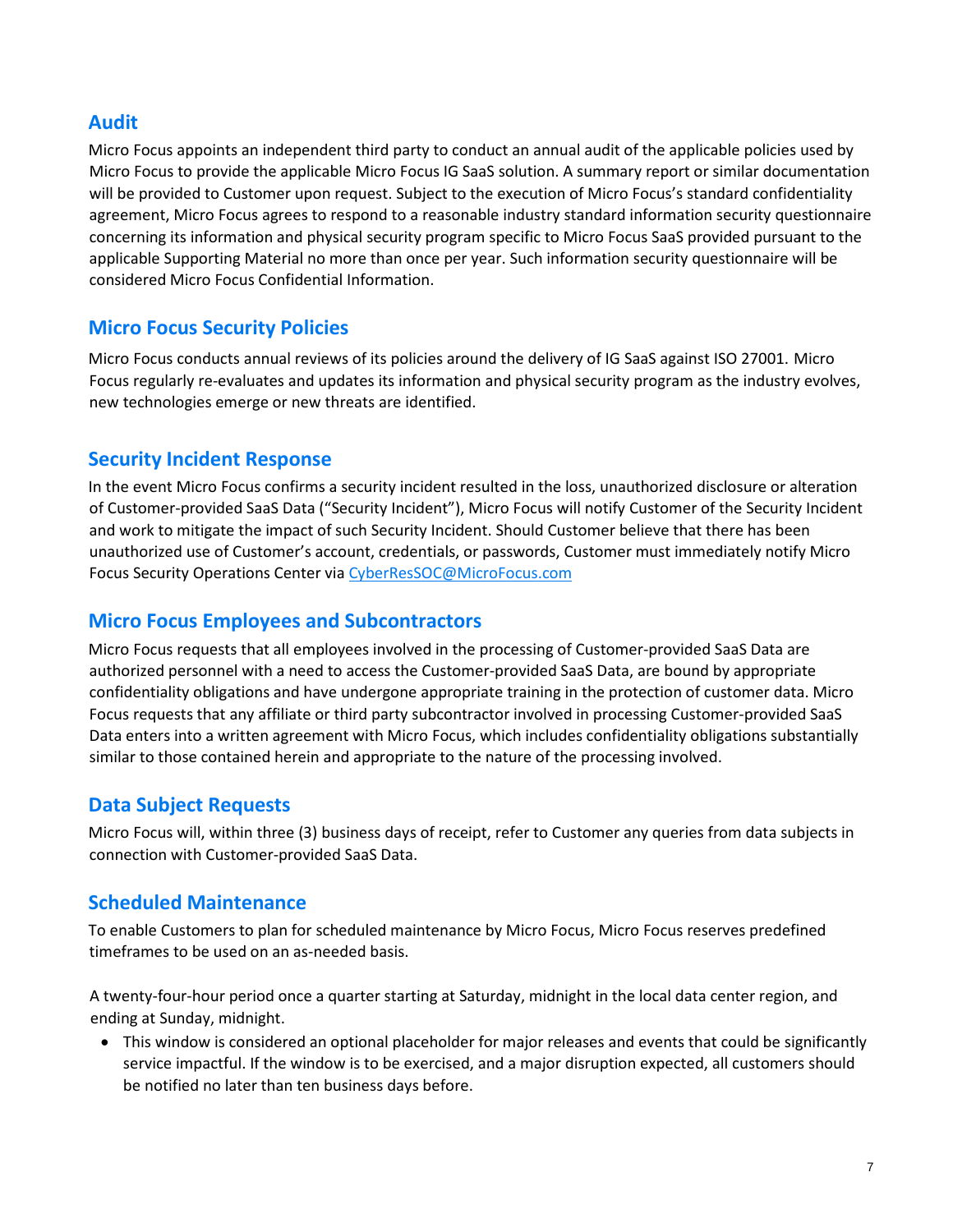A two-hour maintenance window once a month starting Thursday, midnight in the local data center region.

• This is for patching of environments. Patching should be done in a non-service disrupting fashion; however, some elements may require a brief outage to update properly. Customers will be notified at least five business days in advance if any actual service disruption is expected.

A four-hour maintenance window once a month starting Saturday, midnight in the local data center region.

• This time is set aside for system updates and product releases that cannot be performed without a visible customer impact. Use of this window is optional, and customers should be notified at least ten business days in advance if any outage is expected.

In case of any holiday conflicts, the regularly scheduled window will automatically fall to the following week on the same day of the week.

Micro Focus determines whether and when to apply a SaaS Upgrade to Customer's Micro Focus IG SaaS solution and IAM SaaS Common Components. Unless Micro Focus anticipates a service interruption due to a SaaS Upgrade, Micro Focus may implement a SaaS Upgrade at any time without notice to Customer. Micro Focus aims to use the Scheduled Maintenance windows defined herein to apply SaaS Upgrades. Customer may be required to cooperate in achieving a SaaS Upgrade that Micro Focus determines in its discretion is critical for the availability, performance or security of Micro Focus IG SaaS solution and the IAM SaaS Common Components.

## <span id="page-7-0"></span>**Service Decommissioning**

Customer may cancel Micro Focus SaaS by providing Micro Focus with thirty (30) days written notice prior to the expiration of the SaaS Order Term ("Cancellation"). Such Cancellation shall be effective upon the last day of the then current SaaS Order Term. Upon Cancellation, expiration, or termination of the SaaS Order Term, Micro Focus may disable all Customer access to the IG SaaS solution and IAM SaaS Common Components, and Customer shall promptly return to Micro Focus (or at Micro Focus's request destroy) any Micro Focus Materials.

Micro Focus will make available to Customer such data in the format generally provided by Micro Focus. The target timeframe is set forth below in the Termination Data Retrieval Period Service Level Agreement (SLA) section. After such time, Micro Focus shall have no obligation to maintain or provide any such data, which will be deleted in the ordinary course.

# <span id="page-7-1"></span>**Service Level Commitments**

Micro Focus provides the following Service Level Commitments for the purpose of further measuring the quality of service that Micro Focus is delivering to the Customer.

## **1. Solution Provisioning Time Service Level Objective (SLO)**

Solution Provisioning is defined as the Micro Focus IG SaaS solution being available for access over the internet. Micro Focus targets to make Micro Focus IG SaaS available within five (5) business days of the customer's purchase order (PO) being booked within the Micro Focus order management system.

## **2. Tenant Off boarding SLO**

Micro Focus guarantees a tenant off boarding time of two days from the time in which the Customer submits the formal written request.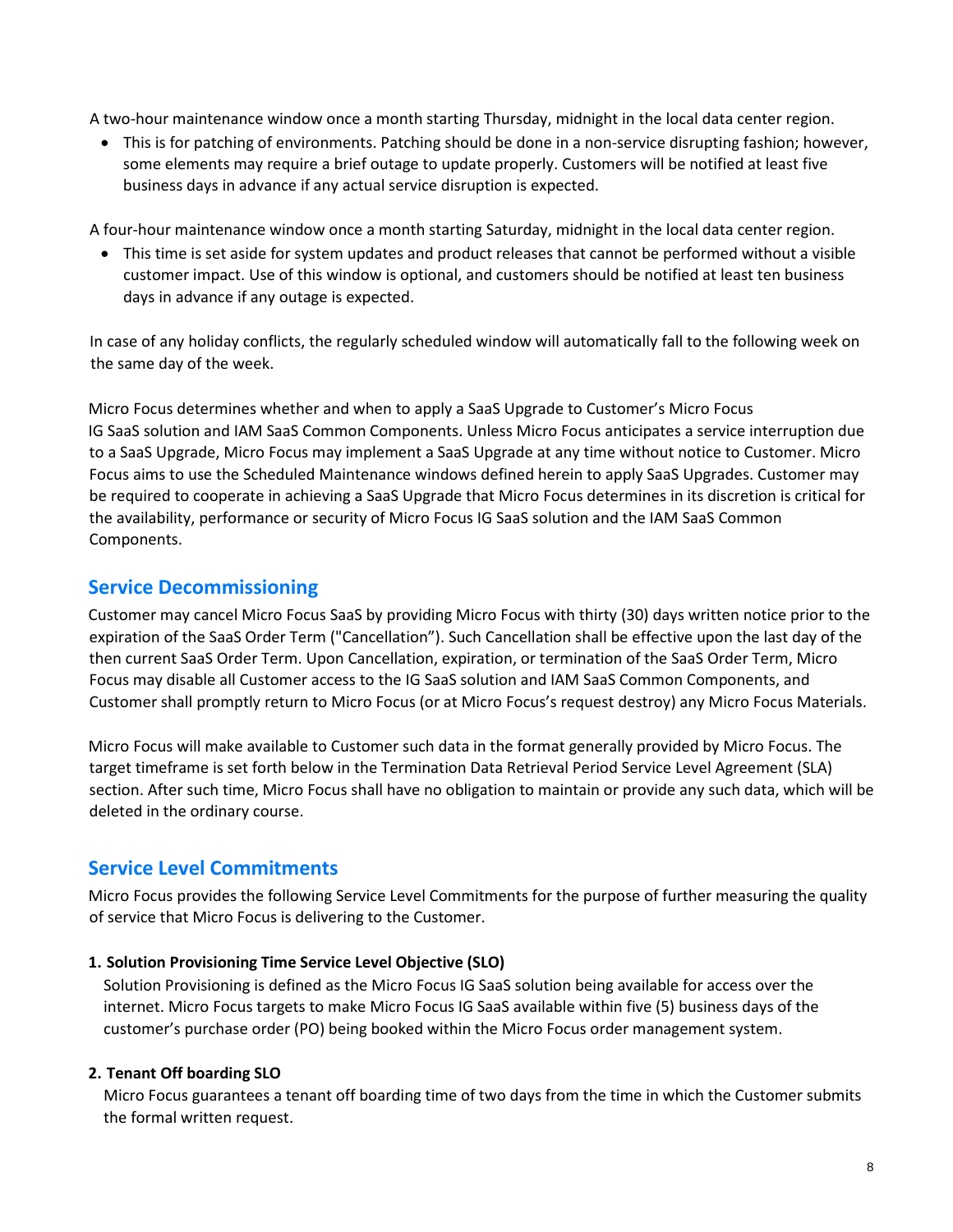#### **3. User Removal SLO**

Micro Focus guarantees that after the completion of this request, analytical results about the removed user will no longer be stored or available within the application

## **4. Solution Availability SLA**

Solution Availability is defined as the Micro Focus IG SaaS production application being available for access and use by Customer and its Authorized Users over the Internet. Micro Focus will provide Customer access to the Micro Focus IG SaaS production application on a twenty-four hour, seven days a week (24x7) basis at a rate of 99.5 % ("Solution Uptime").

## **5. Measurement Method**

On a quarterly basis, the availability of the IG SaaS customer instance will be measured using the measurable days in the quarter (total days minus planned downtime, including maintenance, upgrades, etc.) as the denominator. The numerator is the denominator minus the number of days where a tenant's deadline is not met, to give the percentage of days that met the SLA (e.g. 119 days / 120 possible days = 99% availability). All SaaS monitoring will be paused at the beginning of each scheduled maintenance window and restarted at the completion of the window.

#### **6. Boundaries and Exclusions**

Performance and Availability SLA Metrics shall not apply in any of the following exceptions, and neither the IG SaaS will be considered unavailable nor any Service Level Failure be deemed to occur in connection with any failure to meet the requirement or impaired ability of Customer or its Authorized Users to access or use the IG SaaS solution:

- Overall Internet congestion, slowdown, or unavailability
- Unavailability of generic Internet services (e.g. DNS servers) due to virus or hacker attacks
- Force majeure events as described in the terms of the SaaS agreement
- Actions or omissions of Customer (unless undertaken at the express direction of Micro Focus) or third parties beyond the control of Micro Focus
- Unavailability due to Customer equipment or third-party computer hardware, software, or network infrastructure not within the sole control of Micro Focus
- Scheduled Maintenance
- Scheduled Version Updates

#### **7. Reporting**

Micro Focus Customer Success Manager (CSM) and the Customer will schedule and conduct regular Quarterly Business Reviews (QBR). For the purpose of reviewing the Customer's business objectives, the service performance, service usage, roadmap updates and planned continuous improvement initiatives. The CSM and the Customer will agree the meeting agenda in advance and will record agreed actions and priorities.

## **8. Termination Data Retrieval Period SLO**

The Termination Data Retrieval Period is defined as the length of time in which the customer can retrieve a copy of their IG SaaS data or the data from the IAM SaaS Common Components from Micro Focus. Micro Focus targets to make available such data for download in the IG SaaS or the format of the IAM SaaS Common Components generally provided by Micro Focus for 30 days following the termination of the SaaS Order Term.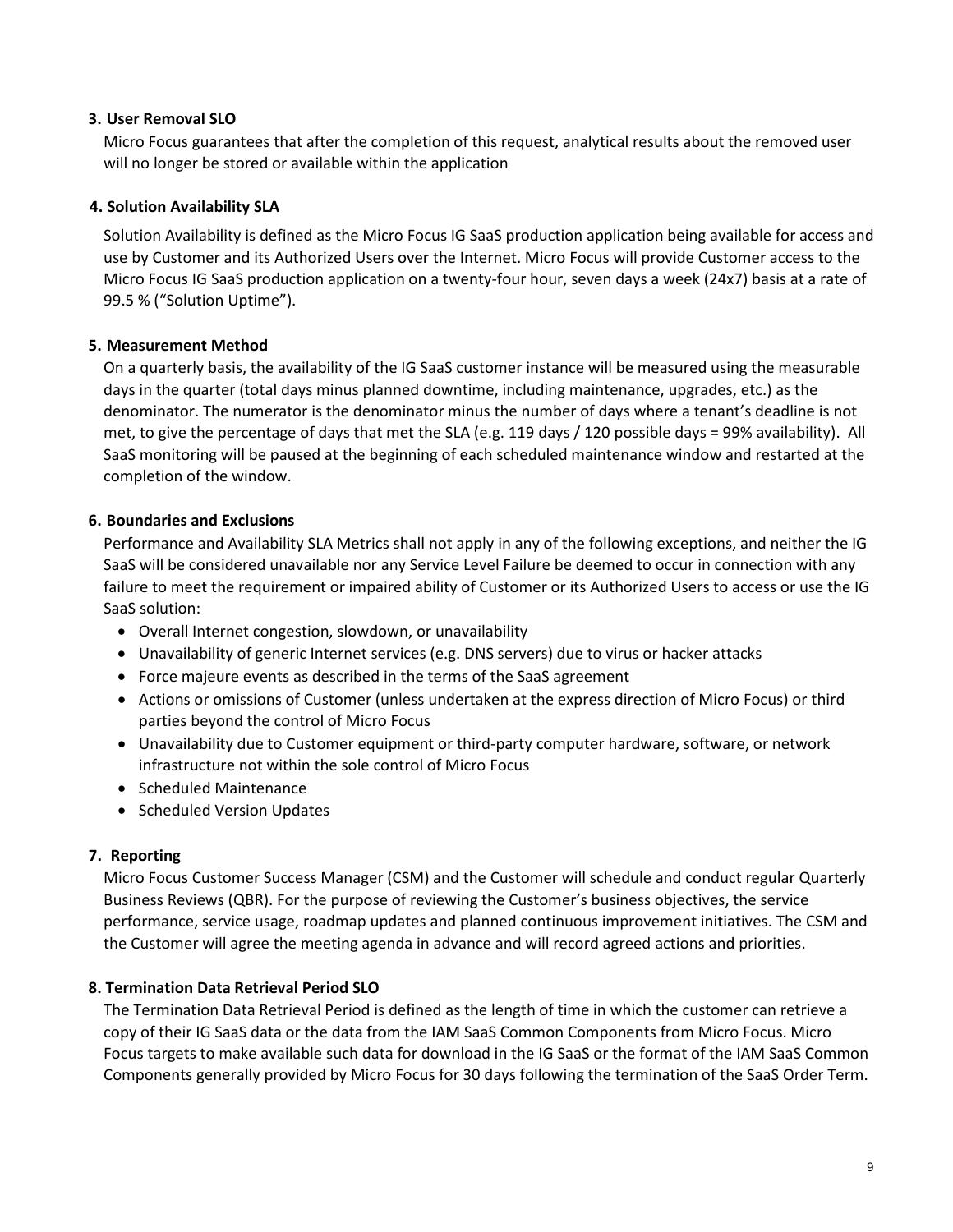# <span id="page-9-0"></span>**Standard Service Requirements**

## **Roles and Responsibilities**

This section describes general Customer and Micro Focus responsibilities relative to the IG SaaS solution. Micro Focus's ability to fulfill its responsibilities relative to SaaS is dependent upon Customer fulfilling the responsibilities described below and elsewhere herein:

## **Customer Roles and Responsibilities**

| <b>Customer Role</b>                   | <b>Responsibilities</b>                                                                                                                                                                                                                                                         |
|----------------------------------------|---------------------------------------------------------------------------------------------------------------------------------------------------------------------------------------------------------------------------------------------------------------------------------|
| <b>Business owner</b>                  | Owns the business relationship between the customer and Micro Focus<br>$\bullet$<br>Owns the business relationship with the range of departments and<br>$\bullet$<br>organizations using the IG SaaS solution and associated components<br>Manages contract issues<br>$\bullet$ |
| <b>Subject Matter</b><br><b>Expert</b> | Leverages & educates other users about the product functionality designed<br>$\bullet$<br>by the IG SaaS solution<br>Provides periodic feedback to the IG SaaS Administrator<br>$\bullet$                                                                                       |

## **Micro Focus Roles and Responsibilities**

| <b>Micro Focus Role</b>                 | <b>Responsibilities</b>                                                                                                                                                                                                                                                                                                                                                               |
|-----------------------------------------|---------------------------------------------------------------------------------------------------------------------------------------------------------------------------------------------------------------------------------------------------------------------------------------------------------------------------------------------------------------------------------------|
| <b>Primary Support Contact (PSC)</b>    | Serves as the customer liaison to Micro Focus<br>$\bullet$<br>Coordinates Micro Focus resources including system and process experts as<br>$\bullet$<br>necessary as well as day to day issues with the SOC staff<br>Facilitates ongoing mentoring<br>$\bullet$<br>Coordinates with the customer during required and periodic maintenance<br>Oversees the customer onboarding process |
| <b>Service Operation</b><br>Staff (SOC) | Primary point of contact for service requests.<br>The Service Operations Center staff is responsible for all services such as<br>$\bullet$<br>support and maintenance, or issues regarding availability of the IG SaaS<br>solution and the IAM SaaS Common Components<br>Provides 24x7 application support<br>$\bullet$                                                               |
| <b>Operations staff (Ops)</b>           | Monitors the customer instance of the IG SaaS solution and IAM SaaS<br>Common Components for availability<br>Provides 24x7 SaaS infrastructure and application support<br>Performs system-related tasks such as backups, archiving, and restoring<br>$\bullet$<br>instances according to Micro Focus's standard practices                                                             |